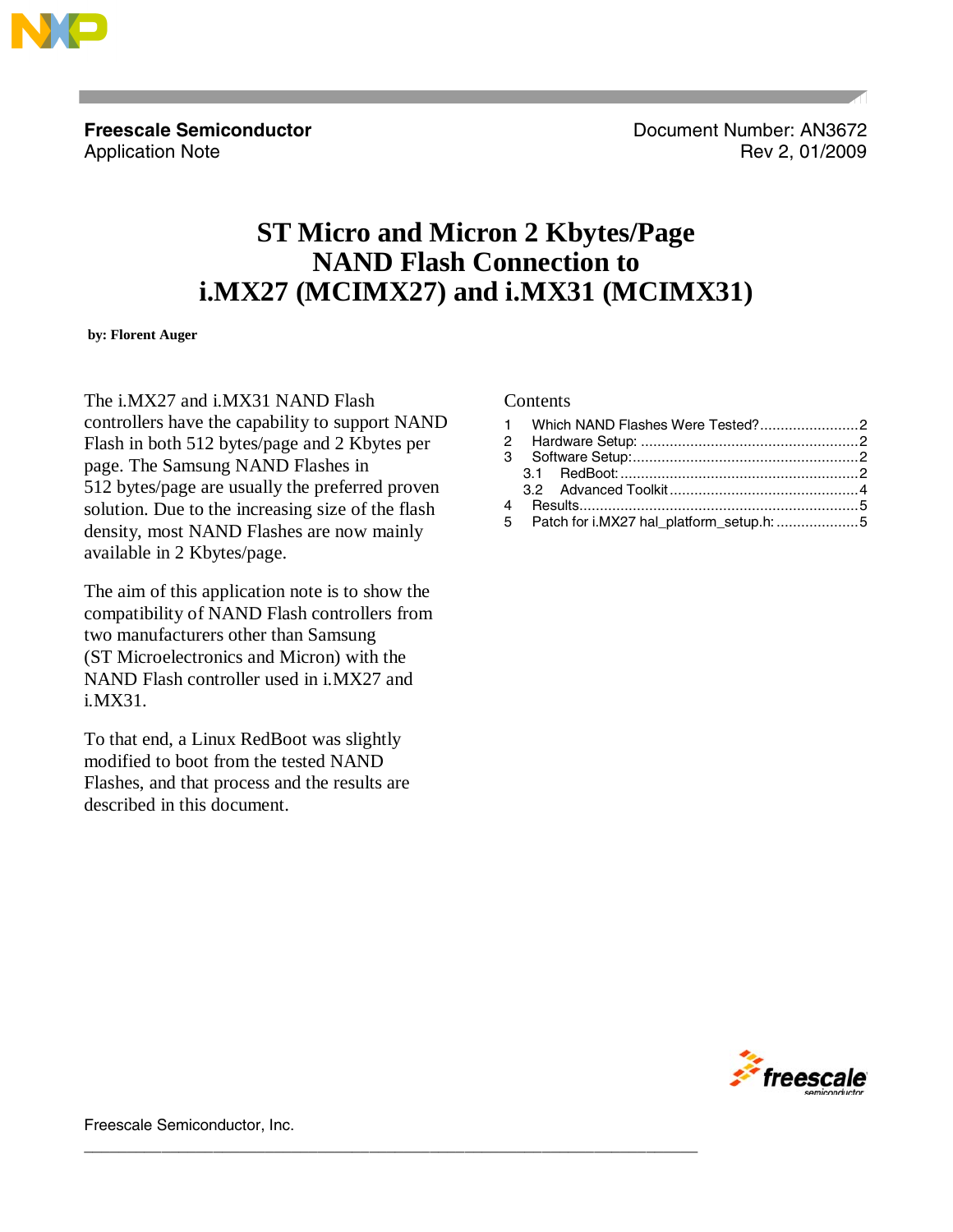<span id="page-1-0"></span>

# **1 Which NAND Flashes Were Tested?**

The first NAND Flash tested was from ST Microelectronics. This is a common 8-bit bus size NAND Flash based on 2 Kbytes/page with a density of 1 Gbyte. The part number is NAND01GW3B2AN6, which is now obsolete and replaced by the equivalent NAND01GW3B2BN6.

The second NAND Flash tested was from Micron. This is a common 8-bit bus size NAND Flash based on 2 Kbytes/page with a density of 2 Gbyte. The part number is MT29F2G08A.

Table 1 provides details of the NAND Flashes tested.

| .                                 |                |                 |                           |  |  |  |
|-----------------------------------|----------------|-----------------|---------------------------|--|--|--|
| <b>Manufacturer / Part Number</b> | <b>Density</b> | <b>Bus Size</b> | Page Size                 |  |  |  |
| ST Microelectronics/              | 1 Gbyte        | 8-bit           | 2 Kbytes + 64 bytes spare |  |  |  |
| NAND01GW3B2AN6                    |                |                 |                           |  |  |  |
| Micron/                           | 2 Gbytes       | 8-bit           | 2 Kbytes + 64 bytes spare |  |  |  |
| MT29F2G08A                        |                |                 |                           |  |  |  |

| Table 1. | <b>NAND Flashes Tested</b> |  |
|----------|----------------------------|--|
|          |                            |  |

# **2 Hardware Setup:**

You will need the following:

- Two reworked NAND Flash daughterboards compliant with i.MX31 ADS (only one connector)
- One i.MX31 ADS based on i.MX31 T02
- One i.MX27 EVB based on i.MX27 T02, which uses the same connector as the i.MX31 ADS for the NAND Flash daughterboard (the i.MX27 ADS uses a new daughterboard with two connectors)

# **3 Software Setup:**

## **3.1 RedBoot:**

For a default RedBoot package, only a few modifications are necessary to make the new NAND Flashes recognizable by RedBoot. The default NAND Flash driver can handle all NAND Flashes, because most of them follow the same quasi-standard commands and programming mechanism, unlike NOR Flashes which do not.

Refer to the manual to install the sources and rebuild RedBoot. This test was based on version 200749.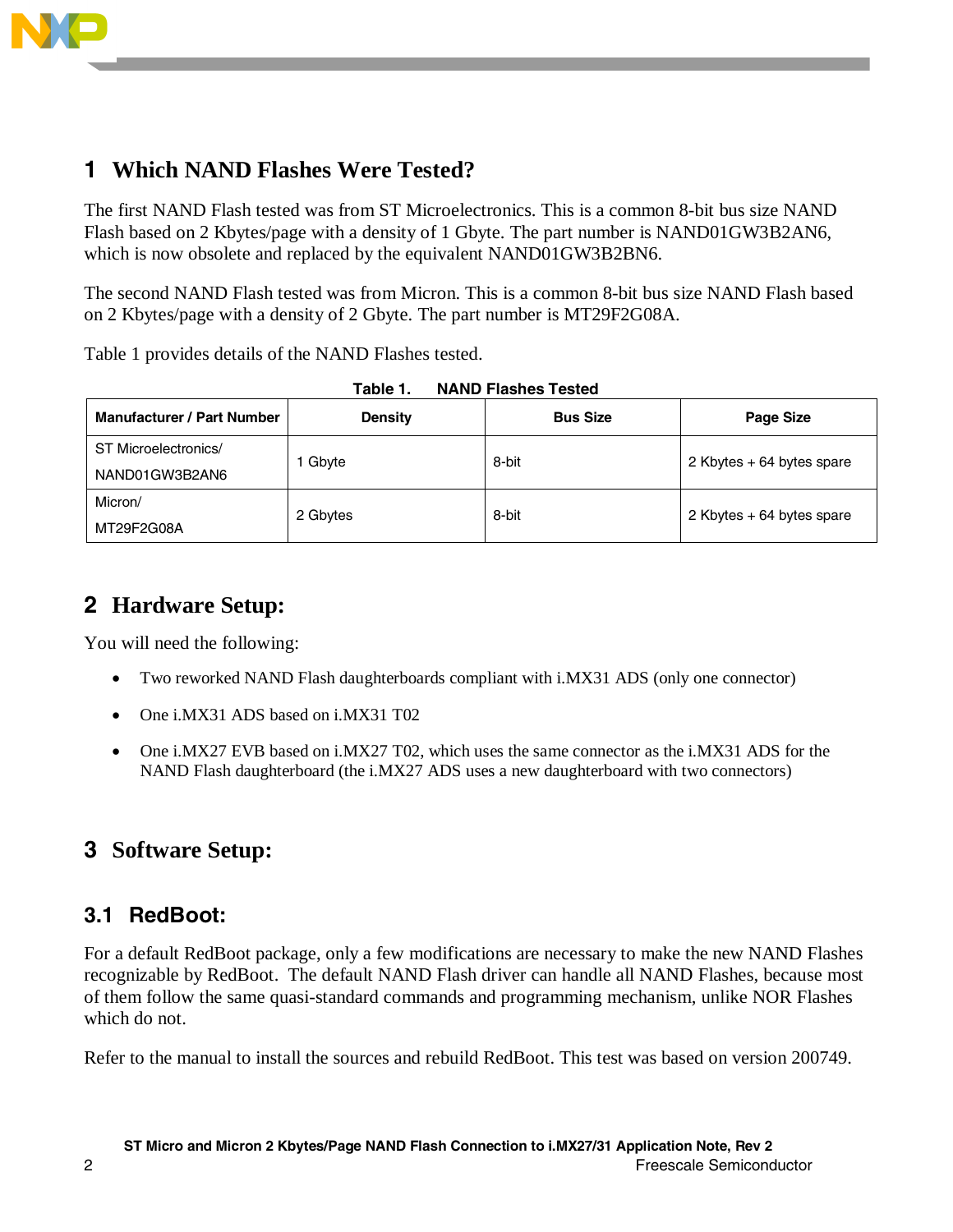

Because of limitations of the NAND Flash controller, the bad block indicator (BI) of the 2 Kbytes/page NAND should be handled correctly by the NAND Flash driver. By default, i.MX31 ADS RedBoot handles it fine. The 200749 version of the i.MX27 RedBoot for the ADS has to be slightly modified to handle the 2 Kbytes/page and the BI.

For both processors, the modifications related to the NAND details (page size, block size, number of blocks, identification) are made in this file:

*./src/ecos/packages/devs/flash/arm/mxc/current/include/mxc\_nand\_parts.inl*

Here is the added code:

```
 { 
         device_id : 0xf120, // ST Micro NAND01GW3B2AN6 (2 Kbytes/page 8-bit SLC 
Nand) 
 device_id2 : 0xFFFF, 
device id3 : 0xFFFF,
device id4 : 0xFFFF,
        page \overline{\text{size}} : 512*4,
        spare size : 16*4,
         pages_per_block : 64, 
         block_size : 64*2*1024, 
         block_count: 1024, 
         device_size: 128*1024*1024, // 128MB device =0x08000000 
port s\bar{1}ze : MXC NAND 8 BIT,
base mask : ~ (0x08000000 - 1),
        type : NAND SLC,
        vendor info: "ST Micro NAND01GW3B2AN6 8-bit 2K page 128MB SLC NAND",
 }, 
\left\{\begin{array}{c} \end{array}\right\}device id : 0xda2c, // Micron MT29F2G08AAC (2 Kbytes/page 8-bit SLC Nand)
         device_id2 : 0xFFFF, 
        device_id3 : 0xFFFF, device_id4 : 0xFFFF, 
page s\overline{1}ze : 512*4,
spare size : 16*4,
        pages per block : 64,
        \overline{b}lock\overline{-s}ize : 64*2*1024,
         block_count: 2048, 
        device size: 256*1024*1024, // 256 MB device =0x10000000
        port size : MXC NAND 8 BIT,
        base\_mask : \sim (0x10000000 - 1),
        type<sup>-</sup> : NAND SLC,
        vendor info: "Micron MT29F2G08AAC 8-bit 2K page 256MB SLC NAND",
     },
```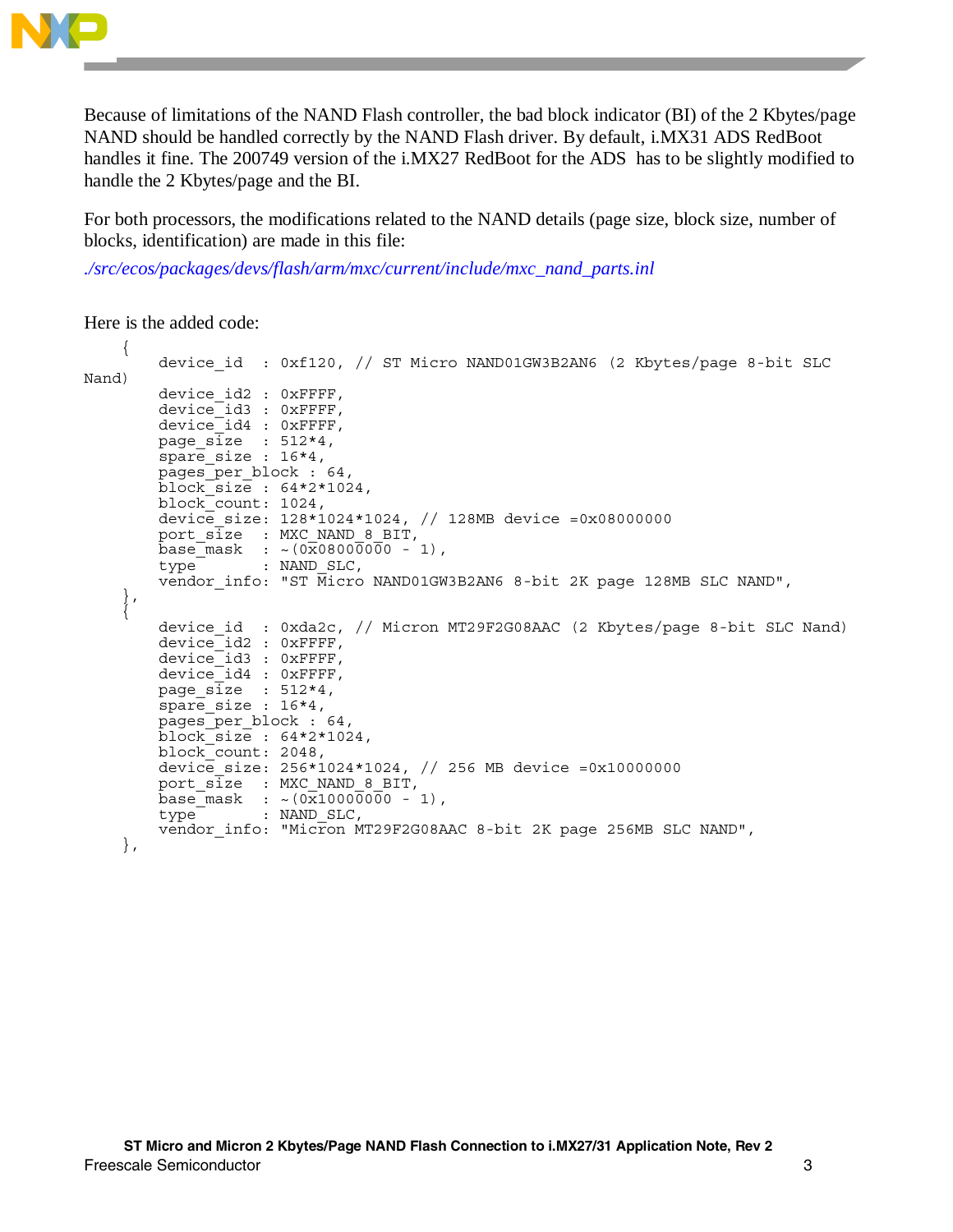<span id="page-3-0"></span>

For the i.MX27 RedBoot, only the following file had to be modified:

*./src/ecos/packages/hal/arm/mx27/ads/current/include/hal\_platform\_setup.h* 

The 2 Kbytes/page NAND was not supported by the first-stage, low-level NAND driver in this RedBoot version. Everything related to the NAND Flash low-level driver should be modified as for the hal\_platform\_setup.h of the i.MX27 3DS.

The patch is available at the end of this document.

After the modifications are made, both RedBoots can be built and are ready to be flashed in the NAND.

# **3.2 Advanced Toolkit**

To program these NAND Flashes, the Advanced Toolkit (ATK version 1.41 or later) is used, as it handles the bad block swap programming method.

The default ATK NAND Flash driver supports the 2kB page size, but has to be modified with the specifications of these new NAND Flashes: page size, block size, number of blocks, identification.

Refer to the manual to install the sources and rebuild the NAND Flash library of the Advanced ToolKit.

The only modification was made in the NAND Flash library for both i.MX31 and i.MX27. The following files are to be modified:

./device program\flash\nand flash\mx27 2kpage\src\mx nand2k.c

./device\_program\flash\nand\_flash\mx31\_2kpage\src\mx\_nand2k.c

The nand\_type[] table must be updated with the following:

{ 0x2C, 0xDA, 8, 0, 3, 2048, 64, "NAND MT29F2G08A" }, // Micron MT29F2G08A

{ 0x20, 0xF1, 8, 0, 3, 1024, 64, "NAND NAND01GW3B2AN6" } // ST Micro NAND01GW3B2AN6

After both libraries are built and installed in the image directory of the Advanced ToolKit, the NAND Flash can be programmed by enabling the BI swap and selecting the flash model K9K2G08R0A. This calls the driver that has just been modified but that now recognizes NAND Flashes other than the Samsung ones.

**First immediate result: This step simply shows that the driver can access the NAND Flash to read its ID, and that the driver successfully programmed the flash.**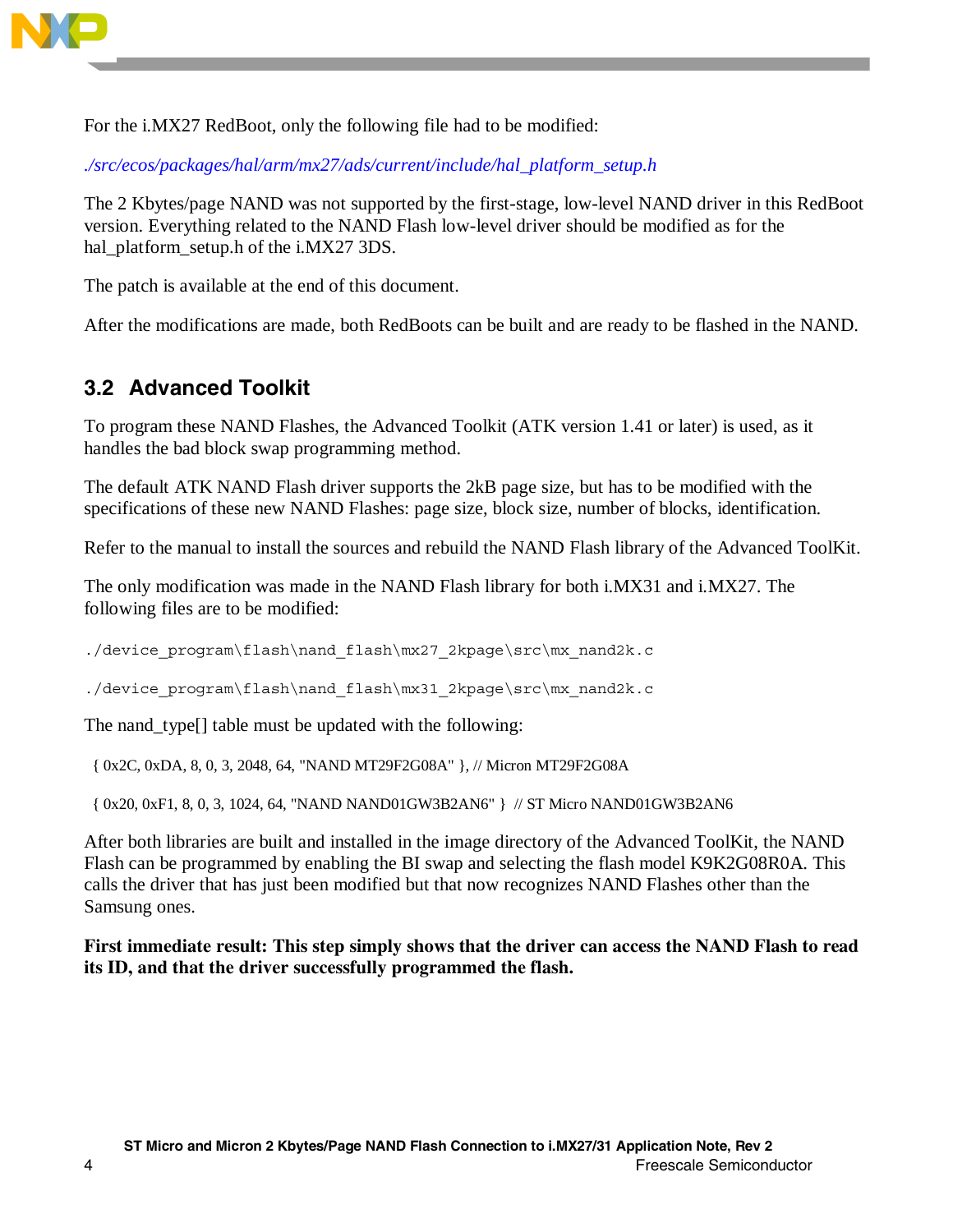<span id="page-4-0"></span>

# **4 Results**

With the modification of the Advanced ToolKit, the NAND Flashes can be read and programmed. The next step is to verify that the programming is correct and, most important, that the NAND Flashes can be used to boot the system.

Simply by connecting a serial cable, as it is usually done when using RedBoot, and then setting the boot mode to 'NAND 2 Kbytes/page 8-bit', it is easy to check whether the RedBoot displays its console on the host terminal.

Boot settings:

- i.MX31: BOOT0=ON, BOOT1=ON, BOOT2=ON, BOOT3=ON, BOOT4=OFF
- i.MX27: BOOT0=ON, BOOT1=OFF, BOOT2=ON, BOOT3=ON

**Final result: RedBoot displays its console on the host terminal, which validates the programming as well as the boot capability for the ST Micro and Micron tested NAND Flashes.** 

### **NOTE**

It is likely that if one NAND Flash model from a manufacturer can be used with the i.MX NAND Flash controller, all other models of this manufacturer will work as well. However, there are exceptions; for example, some NAND Flashes from Micron require a Reset command before any other access, which makes them not directly bootable by the i.MX27/31 NAND Flash controller.

NAND Flashes use the same basic set of commands and work in a similar way. Thus, users are offered features that are quasi-standard, making it easy to migrate from one manufacturer to an another without having to rewrite the whole drivers.

## **5 Patch for i.MX27 hal\_platform\_setup.h:**

```
--- packages/hal/arm/mx27/ads/current/include/hal platform setup.h 2008-02-06
10:52:33.000000000 +0100 
+++ packages/hal/arm/mx27/ads/current/include/hal_platform_setup.h.new 2008-02-06 
11:54:20.000000000 +0100 
@@ -59,6 +59,8 @@ 
 #define CYGHWR HAL ROM VADDR 0x0
+#define NFC_2K_BI_SWAP 
+ 
  // This macro represents the initial startup code for the platform 
  // r11 is reserved to contain chip rev info in this file 
 .macro _platform_setup1 
@@ -69,6 +71,\overline{23} @@
     mcr 15, 0, r0, c8, c7, 0 /* invalidate TLBs */ 
    mcr 15, 0, r0, c7, c10, 4 * Drain the write buffer */
```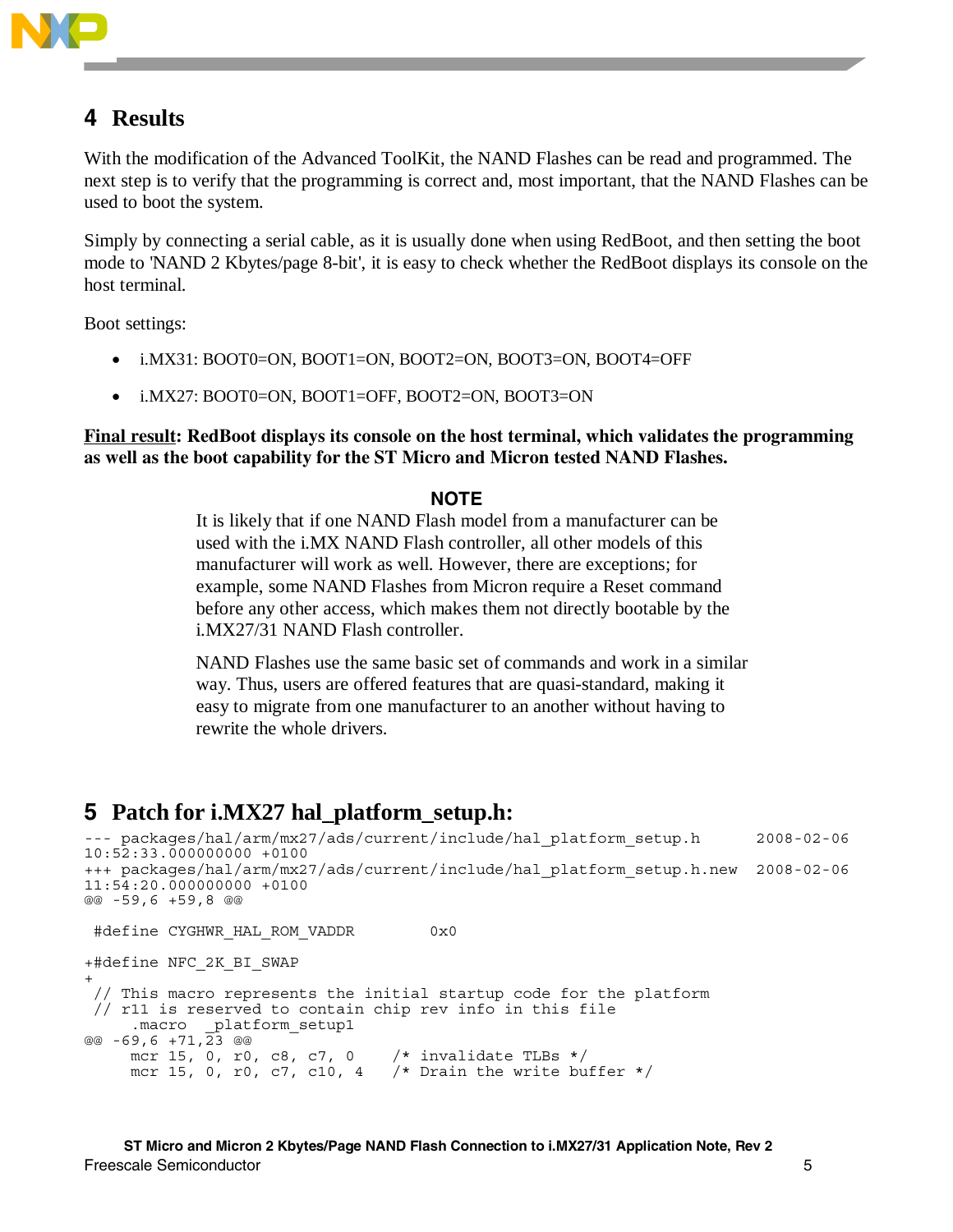

+ /\* Reload data from spare area to 0x400 of main area if booting from NAND \*/ + mov r0, #NFC\_BASE + add r1, r0,  $\frac{1}{4}0x400$ + cmp pc, r0 + blo init\_aipi\_start + cmp pc, r1 + bhi init\_aipi\_start  $+$ #ifdef NFC  $2\overline{K}$  BI  $\overline{SWAP}$ +  $\frac{1}{x}$  ldr r3,  $\frac{1}{x}$  ( $\frac{1}{x}$ 0x7D0) // load word at addr 464 of last 512 RAM buffer + and r3, r3, #0xFFFFFF00 // mask off the LSB + ldr r4, [r0, #0x834] // load word at addr 4 of the 3rd spare area buffer + mov r4, r4, lsr #8 // shift it to get the byte at addr 5<br>+ and r4, r4, #0xFF // throw away upper 3 bytes + and r4, r4, #0xFF // throw away upper 3 bytes + add r3, r4, r3 // construct the word<br>+ str r3, [r0, #0x7D0] // write back + str r3, [r0, #0x7D0] +#endif + init aipi start: init\_aipi @@ -76,12 +95,25 @@ ldr r1, AVIC VECTOR0 ADDR W str r0,  $\left[\frac{r1}{7}\right]$  for checking boot source from nand, nor or sdram  $FLO$  \*/  $_{+}/*$  It overwrites the FMS bit that is used later to know what is the size of the NAND pages \*/ +#ifdef \_\_FLO\_\_ // setup System Controls ldr r0, SOC\_SYSCTRL\_BASE\_W mov r1,  $\#0x\overline{0}3$  str r1, [r0, #(SOC\_SYSCTRL\_PCSR - SOC\_SYSCTRL\_BASE)] mov r1, #0xFFFFFFC9 str r1, [r0, #(SOC SYSCTRL FMCR - SOC SYSCTRL BASE)] +#endif +/\* Use instead the following from 3DS HAL code \*/ + // setup System Controls + ldr r0, SOC SYSCTRL BASE W +  $mov r1, #0x03$ str r1, [r0, #(SOC\_SYSCTRL\_PCSR - SOC\_SYSCTRL\_BASE)] + ldr r1, [r0, #(SOC<sup>-</sup>SYSCTRL<sup>-</sup>FMCR - SOC<sup>-</sup>SYSCTRL<sup>-</sup>BASE)] + and r1, r1, #0xFFFFFFF0 + orr r1, r1, #9 str r1, [r0, #(SOC SYSCTRL FMCR - SOC SYSCTRL BASE)] init max start: init\_max @@ -117,6 +149,7 @@ blo Normal\_Boot\_Continue cmp pc, r2 bhi Normal\_Boot\_Continue + NAND Boot Start:  $\overline{7}$ \* Copy image from flash to SDRAM first \*/ ldr r1, MXC\_REDBOOT\_ROM\_START @@ -137,33 +170,44 @@ nop nop  $+/*$  FLO \*/  $+/*$  For the NAND management, it uses instead the folling from 3DS HAL code  $*/$ +NAND\_Copy\_Main: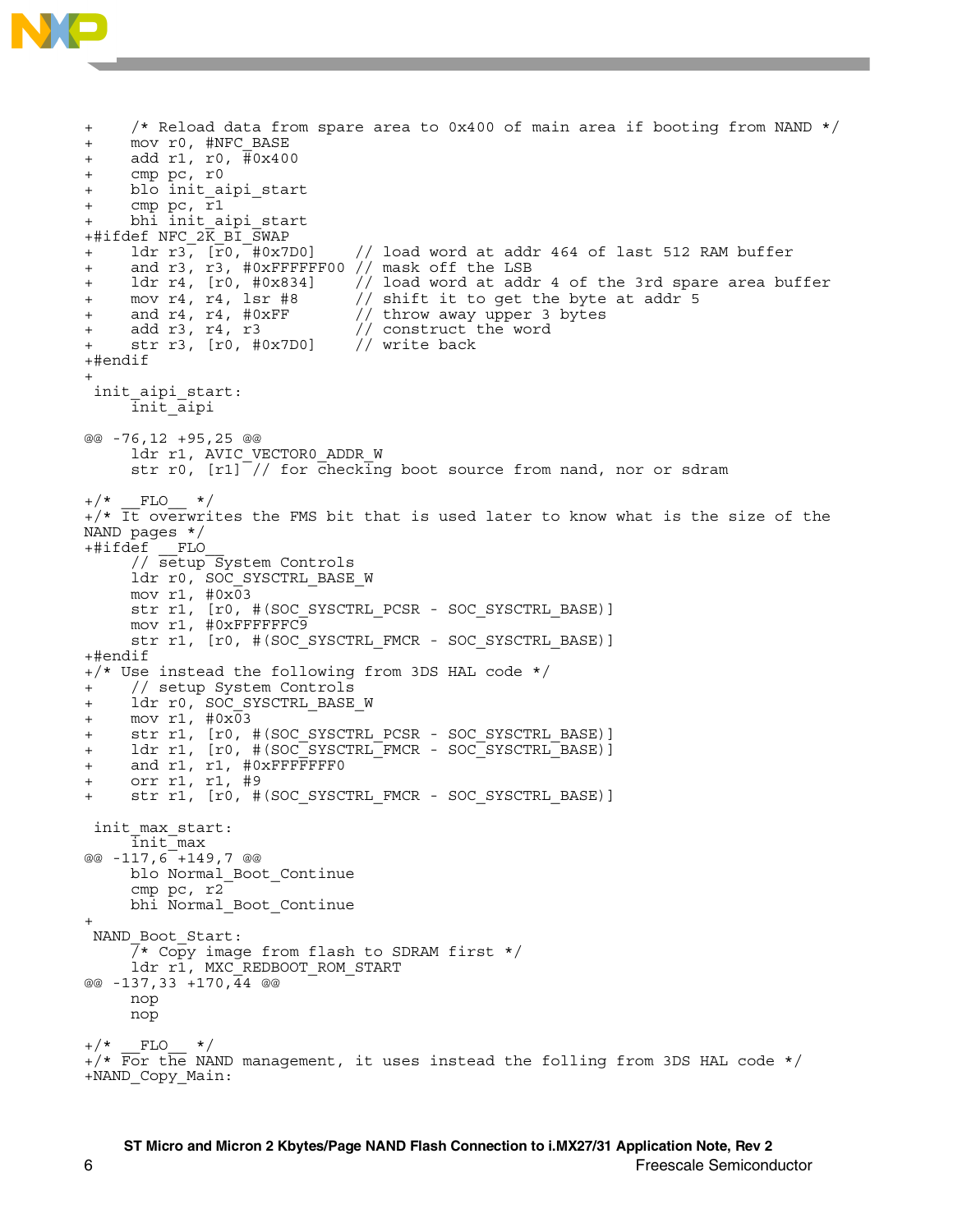

```
+ // Check if x16/2kb page 
+ ldr r7, SOC_SYSCTRL_BASE_W 
+ ldr r7, [r7, #0x14] 
+ ands r7, r7, #(1 < 5)+ 
     mov r0, #NAND_FLASH_BOOT 
     ldr r1, AVIC_VECTOR0_ADDR_W 
     str r0, [r1] 
     mov r0, #MXCFIS_NAND 
      ldr r1, AVIC_VECTOR1_ADDR_W 
      str r0, [r1] 
-NAND_Copy_Main: 
+ 
      ldr r0, NFC_BASE_W //r0: nfc base. Reloaded after each page copying 
     mov r1, #0x800 //r1: starting flash addr to be copied. Updated constantly 
    add r2, r0, #0x200 //r2: end of 1st RAM buf. Doesn't change
+ add r2, r0, #0x800 //2K Page:: r2: end of 1st RAM buf. Doesn't change 
+ addeq r2, r0, #0x200 //512 Page:: r2: end of 1st RAM buf. Doesn't change 
      add r12, r0, #0xE00 //r12: NFC register base. Doesn't change 
     ldr r14, MXC_REDBOOT_ROM_START
     - add r13, r14, #REDBOOT_IMAGE_SIZE //r13: end of SDRAM address for copying. Doesn't 
change 
    add r14, r14, r1 //r14: starting SDRAM address for copying. Updated constantly
+ ldr r11, MXC_REDBOOT_ROM_START 
+ add r13, r11, #REDBOOT_IMAGE_SIZE //r13: end of SDRAM address for copying. Doesn't 
change 
+ add r11, r11, r1 //r11: starting SDRAM address for copying. Updated constantly 
      //unlock internal buffer 
     mov r3, #0x2 
      strh r3, [r12, #0xA] 
 Nfc_Read_Page: 
-// writew(FLASH_Read_Mode1, NAND_FLASH_CMD_REG); 
    - mov r3, #0x0; 
    strh r3, [r12, #NAND_FLASH_CMD_REG_OFF]
    - mov r3, #NAND_FLASH_CONFIG2_FCMD_EN; 
    strh r3, [r12, #NAND_FLASH_CONFIG2_REG_OFF]
    do_wait_op_done
- 
+// NFC_CMD_INPUT(FLASH_Read_Mode1); 
+ mov r3, #0x0 
+ nfc_cmd_input 
+ 
+ // Check if x16/2kb page 
+ ldr r7, SOC_SYSCTRL_BASE_W 
+ ldr r7, [r7, #0x14] 
    ands r7, r7, #(1 << 5)
    bne nfc_addr_ops_2kb
  // start_nfc_addr_ops(ADDRESS_INPUT_READ_PAGE, addr, nflash_dev_info->base_mask); 
     mov r3, r1 
     do_addr_input //1st addr cycle 
@@ -171,28 +215,75 @@ 
     do_addr_input //2nd addr cycle 
     mov r3, r1, lsr #17 
     do_addr_input //3rd addr cycle 
-
```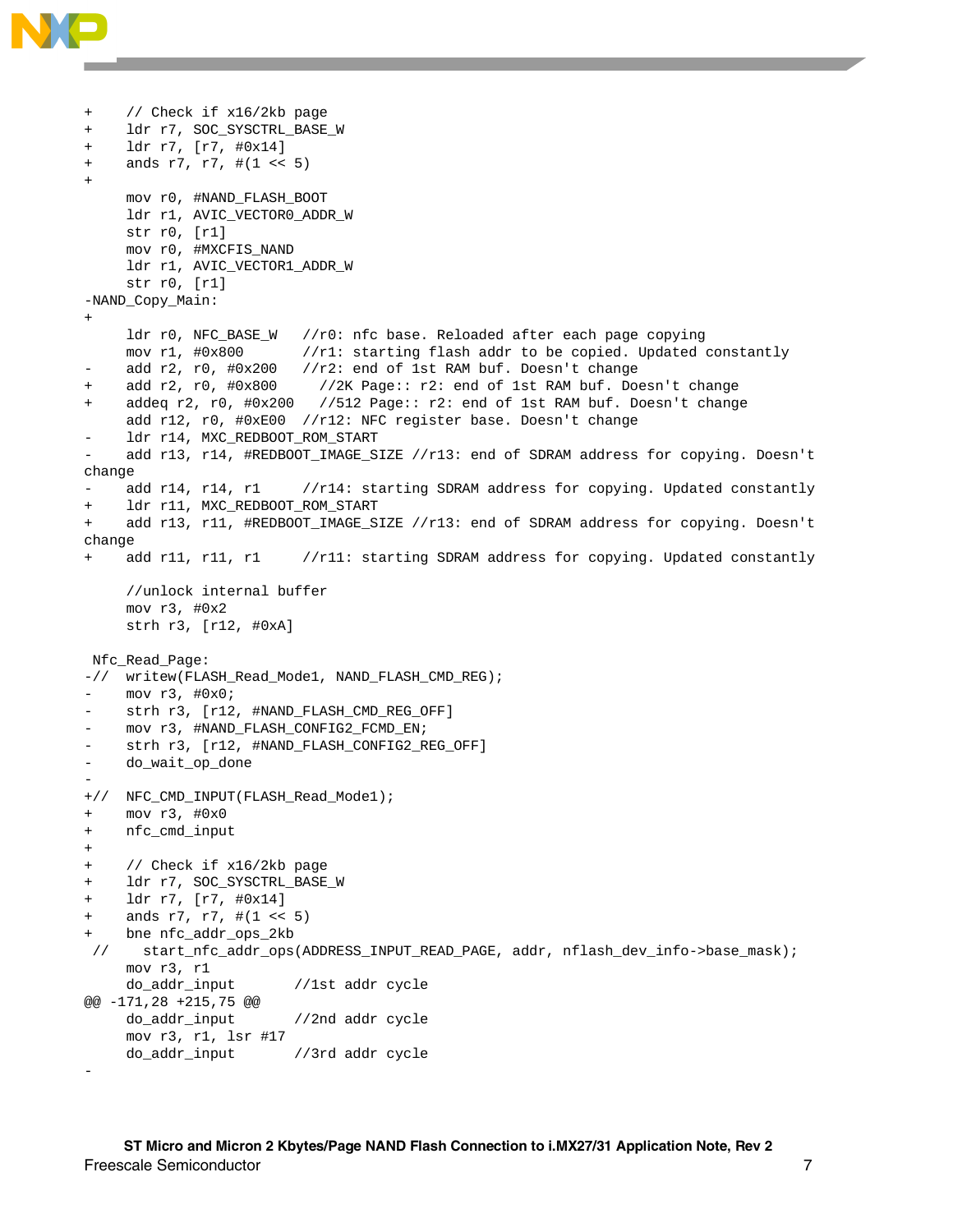

- + do\_addr\_input //3rd addr cycle
- + mov r3, r1, lsr #19
- + do\_addr\_input //4th addr cycle + mov r3, r1, lsr #27
- + do\_addr\_input //4th addr cycle

```
-// NFC_DATA_OUTPUT(buf, FDO_PAGE_SPARE_VAL); 
-// writew(NAND_FLASH_CONFIG1_ECC_EN, NAND_FLASH_CONFIG1_REG); 
- mov r3, #(NAND_FLASH_CONFIG1_ECC_EN)
    - strh r3, [r12, #NAND_FLASH_CONFIG1_REG_OFF] 
+// NFC_CMD_INPUT(FLASH_Read_Mode1_2K); 
+ mov r3, #0x30 
+ nfc_cmd_input 
-// writew(buf_no, RAM_BUFFER_ADDRESS_REG);
    - mov r3, #0 
    strh r3, [r12, #RAM_BUFFER_ADDRESS_REG_OFF]
-// writew(FDO_PAGE_SPARE_VAL & 0xFF, NAND_FLASH_CONFIG2_REG); 
- mov r3, #FDO_PAGE_SPARE_VAL 
    strh r3, [r12, #NAND_FLASH_CONFIG2_REG_OFF]
-// wait_op_done();
    do_wait_op_done
+end_of_nfc_addr_ops: 
+// NFC_DATA_OUTPUT(buf, FDO_PAGE_SPARE_VAL); 
+// writew(NAND_FLASH_CONFIG1_INT_MSK | NAND_FLASH_CONFIG1_ECC_EN, 
+// NAND_FLASH_CONFIG1_REG); 
+ mov r8, #0 
+ bl nfc_data_output 
+ bl do_wait_op_done 
+ // Check if x16/2kb page 
+ ldr r7, SOC_SYSCTRL_BASE_W 
+ ldr r7, [r7, #0x14] 
+ ands r7, r7, #(1 << 5) 
+ beq nfc_addr_data_output_done_512 
+ 
+// For 2K page - 2nd 512 
+ mov r8, #1 
+ bl nfc_data_output 
+ bl do_wait_op_done 
+ 
+// 3rd 512 
+ mov r8, #2 
+ bl nfc_data_output 
+ bl do_wait_op_done 
+ 
+// 4th 512
```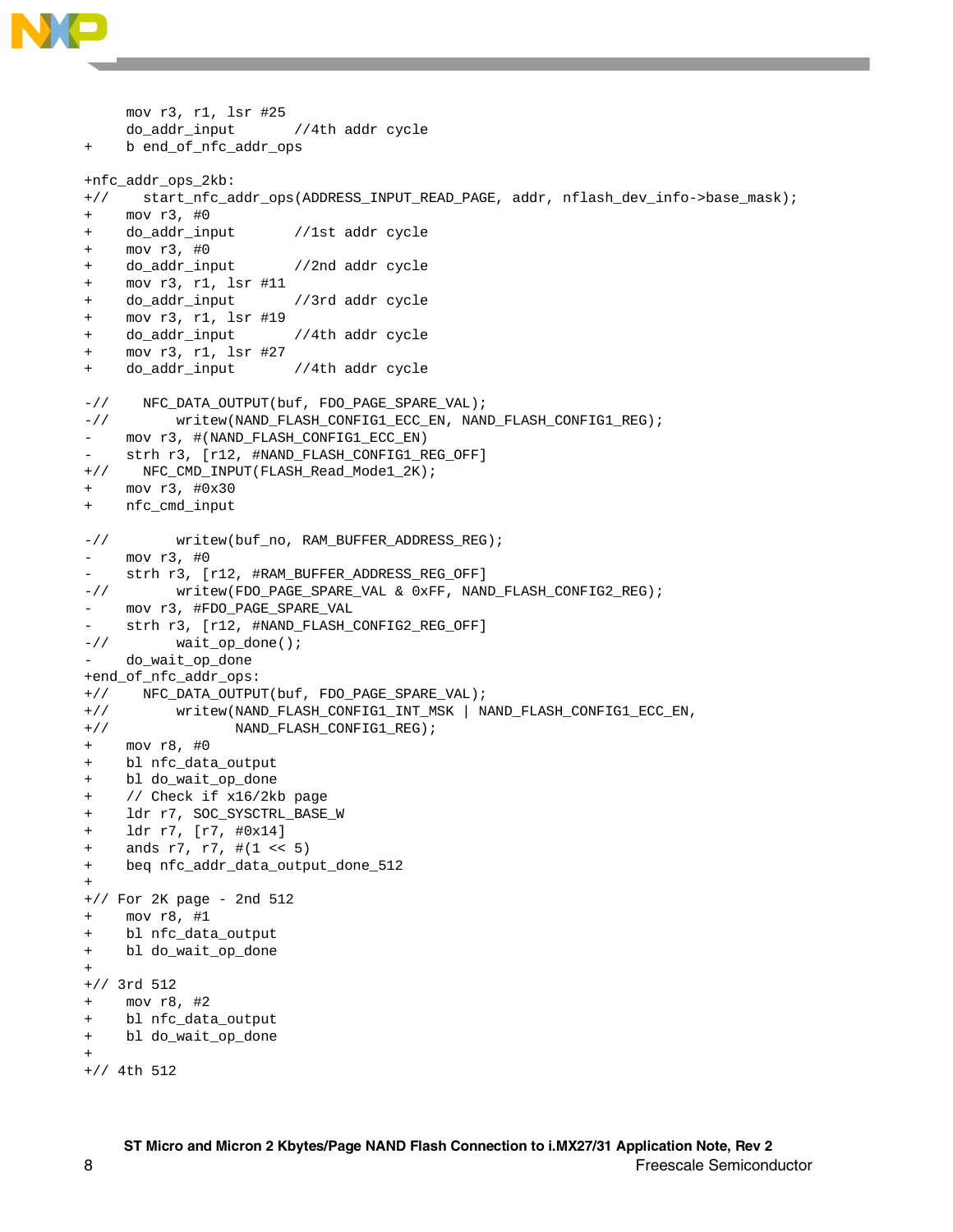

```
+ mov r8, #3 
+ bl nfc_data_output 
    bl do_wait_op_done
+// end of 4th 
+#ifdef NFC_2K_BI_SWAP 
+ ldr r3, [r0, #0x7D0] // load word at addr 464 of last 512 RAM buffer 
+ and r3, r3, #0xFFFFFF00 // mask off the LSB 
+ ldr r4, [r0, #0x834] // load word at addr 4 of the 3rd spare area buffer 
    mov r4, r4, lsr #8 \qquad // shift it to get the byte at addr 5
    and r4, r4, \#0xFF // throw away upper 3 bytes
    add r3, r4, r3 \frac{1}{2} construct the word
+ str r3, [r0, #0x7D0] // write back 
+#endif 
+ // check for bad block 
+ mov r3, r1, lsl #(32-17) // get rid of block number 
+ cmp r3, #(0x800 << (32-17)) // check if not page 0 or 1 
+ b nfc_addr_data_output_done 
+nfc_addr_data_output_done_512: 
     // check for bad block 
    - mov r3, r1, lsl #(32-5-9) 
    cmp r3, #(512 << (32-5-9))
+ mov r3, r1, lsl #(32-5-9) // get rid of block number 
+ cmp r3, #(512 << (32-5-9)) // check if not page 0 or 1 
+ 
+nfc_addr_data_output_done: 
     bhi Copy_Good_Blk 
     add r4, r0, #0x800 //r3 -> spare area buf 0 
     ldrh r4, [r4, #0x4] 
@@ -203,21 +294,45 @@ 
     cmp r3, #0x0 
     beq Skip_bad_block 
     // even suckier since we already read the first page! 
    sub r14, r14, #512 //rewind 1 page for the sdram pointer
    sub r1, r1, #512 //rewind 1 page for the flash pointer
+ 
+ // Check if x16/2kb page 
+ ldr r7, SOC_SYSCTRL_BASE_W 
+ ldr r7, [r7, #0x14] 
+ ands r7, r7, #(1 << 5) 
+ 
+ subeq r11, r11, #512 //rewind 1 page for the sdram pointer 
+ subeq r1, r1, #512 //rewind 1 page for the flash pointer 
+ 
+ // for 2k page 
+ subne r11, r11, #0x800 //rewind 1 page for the sdram pointer 
+ subne r1, r1, #0x800 //rewind 1 page for the flash pointer 
+ 
 Skip_bad_block: 
- add r1, r1, #(32*512)
+ // Check if x16/2kb page 
+ ldr r7, SOC_SYSCTRL_BASE_W 
+ ldr r7, [r7, #0x14] 
+ ands r7, r7, #(1 < 5)+ 
+ addeq r1, r1, #(32*512) 
    addne r1, r1, #(64*2048)
```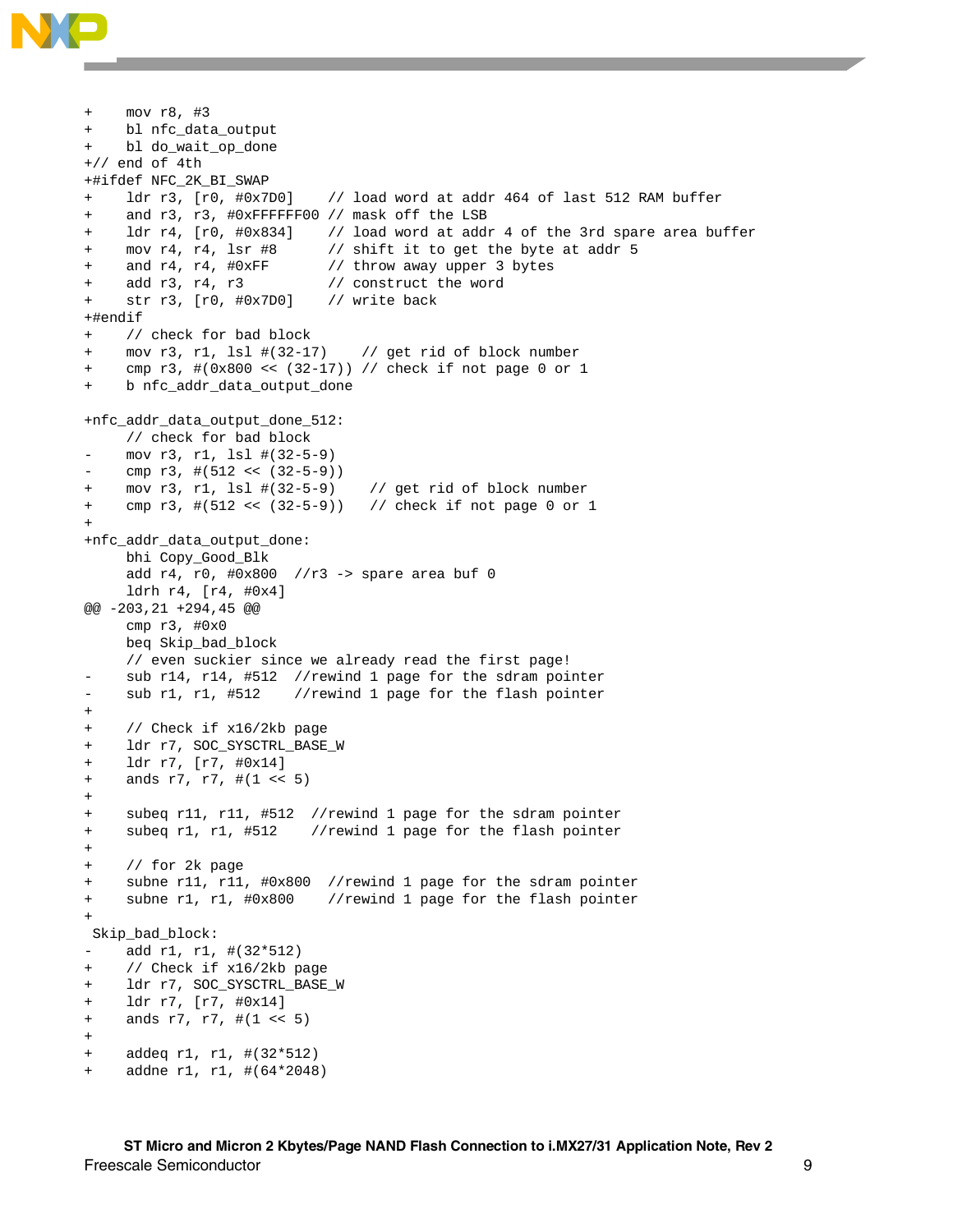

```
+ 
     b Nfc_Read_Page 
 Copy_Good_Blk: 
     //copying page 
 1: ldmia r0!, {r3-r10} 
    stmia r14!, {r3-r10}
+ stmia r11!, {r3-r10} 
     cmp r0, r2 
     blo 1b 
    cmp r14, r13
+ cmp r11, r13 
     bge NAND_Copy_Main_done 
    - add r1, r1, #0x200 
    ldr r0, NFC_BASE_W
+ // Check if x16/2kb page 
+ ldr r7, SOC_SYSCTRL_BASE_W 
+ ldr r7, [r7, #0x14] 
+ ands r7, r7, #(1 << 5) 
+ 
+ addeq r1, r1, #0x200 
+ addne r1, r1, #0x800 
+ mov r0, #NFC_BASE 
     b Nfc_Read_Page 
 NAND_Copy_Main_done: 
@@ -303,6 +418,24 @@ 
     .endm \frac{1}{\sqrt{2}} _platform_setup1
+do_wait_op_done: 
+ 1: 
+ ldrh r3, [r12, #NAND_FLASH_CONFIG2_REG_OFF] 
+ ands r3, r3, #NAND_FLASH_CONFIG2_INT_DONE 
+ beq 1b 
+ bx lr // do_wait_op_done 
+ 
+nfc_data_output: 
+ mov r3, #(NAND_FLASH_CONFIG1_INT_MSK | NAND_FLASH_CONFIG1_ECC_EN) 
+ strh r3, [r12, #NAND_FLASH_CONFIG1_REG_OFF] 
+ 
+ // writew(buf_no, RAM_BUFFER_ADDRESS_REG); 
+ strh r8, [r12, #RAM_BUFFER_ADDRESS_REG_OFF] 
+ // writew(FDO_PAGE_SPARE_VAL & 0xFF, NAND_FLASH_CONFIG2_REG); 
+ mov r3, #FDO_PAGE_SPARE_VAL 
    strh r3, [r12, #NAND_FLASH_CONFIG2_REG_OFF]
    + bx lr 
+ 
  #else // defined(CYG_HAL_STARTUP_ROM) || defined(CYG_HAL_STARTUP_ROMRAM) 
 #define PLATFORM_SETUP1 
  #endif 
@@ -519,9 +652,18 @@ 
          ldr r1, [r1] 
         ands r1, r1, #0xF0000000 
          // add Latency on CAS only for TO2 
        ldreq r1, SDRAM_0x00795729
        ldrne r1, SDRAM_0x00795429
-
```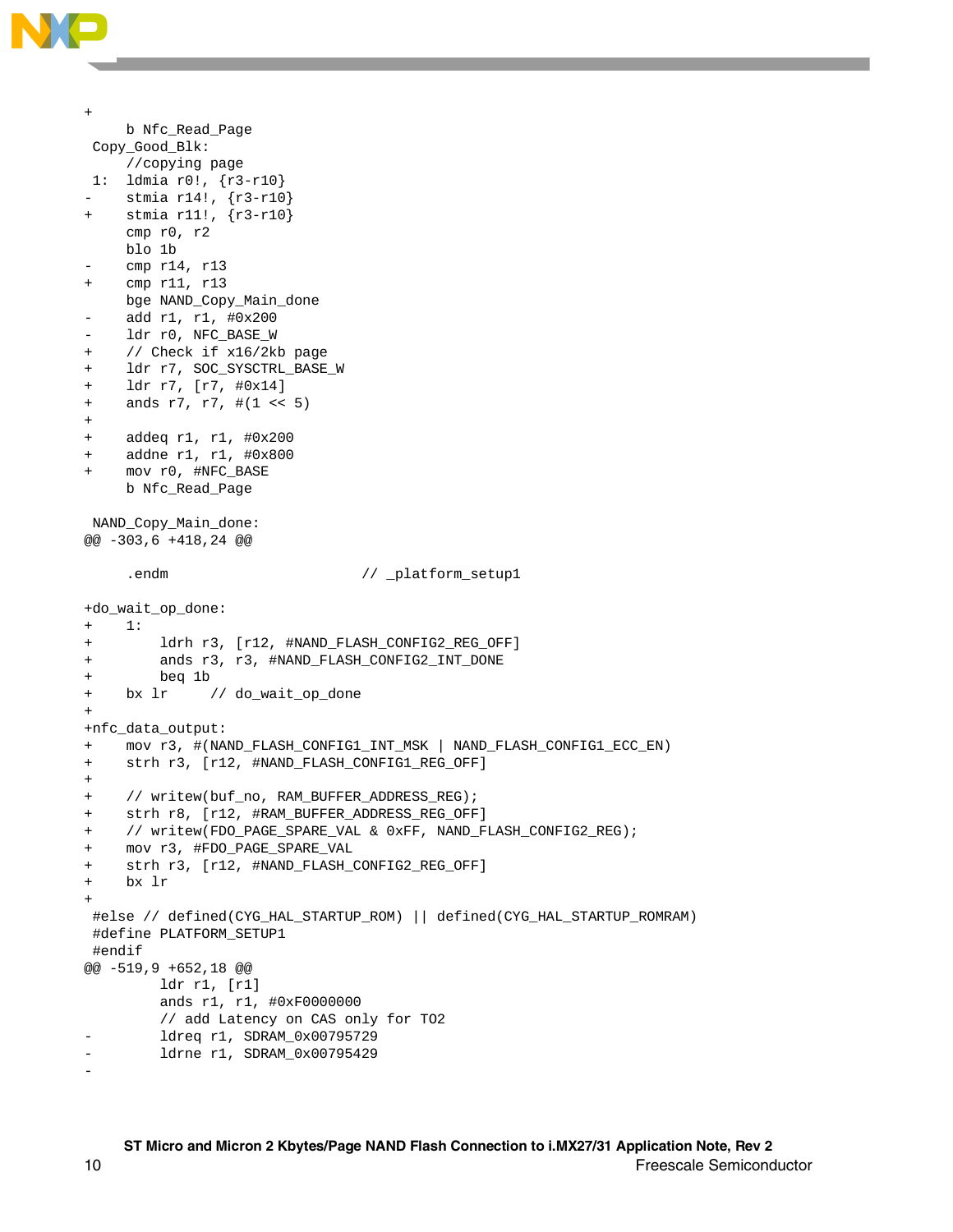

```
+ // TO 1.0's ID = 0x0 ==>> CAS = 3 
+ bne 2f 
+ ldr r1, SDRAM_0x00795729 
+ b 3f 
+ // now handles TO 2.x 
+ 2: 
+ ands r1, r1, #0xE0000000 
+ // TO 2.0's ID = 0x1 => CAS = 4 due to the MPEG4 issue 
+ ldreq r1, SDRAM_0x00795429 
+ // subesquent TO's are OK w/ CAS = 3 
+ ldrne r1, SDRAM_0x00795729 
+ 3: 
         str r1, [r0, #0x4] 
         ldr r1, SDRAM_0x92200000 
         str r1, [r0, #0x0] 
@@ -539,21 +681,19 @@ 
         str r1, [r0, #0x0] 
     .endm // setup_sdram_ddr 
- .macro do_wait_op_done 
    1:- ldrh r3, [r12, #NAND_FLASH_CONFIG2_REG_OFF]
        ands r3, r3, #NAND_FLASH_CONFIG2_INT_DONE
- beq 1b 
- mov r3, #0x0 
+ .macro nfc_cmd_input 
+ strh r3, [r12, #NAND_FLASH_CMD_REG_OFF] 
+ mov r3, #NAND_FLASH_CONFIG2_FCMD_EN; 
         strh r3, [r12, #NAND_FLASH_CONFIG2_REG_OFF] 
- .endm // do_wait_op_done
+ bl do_wait_op_done 
+ .endm // nfc_cmd_input 
     .macro do_addr_input 
         and r3, r3, #0xFF 
         strh r3, [r12, #NAND_FLASH_ADD_REG_OFF] 
         mov r3, #NAND_FLASH_CONFIG2_FADD_EN 
         strh r3, [r12, #NAND_FLASH_CONFIG2_REG_OFF] 
        do_wait_op_done
        bl do_wait_op_done
     .endm // do_addr_input
```
#define PLATFORM\_VECTORS \_platform\_vectors